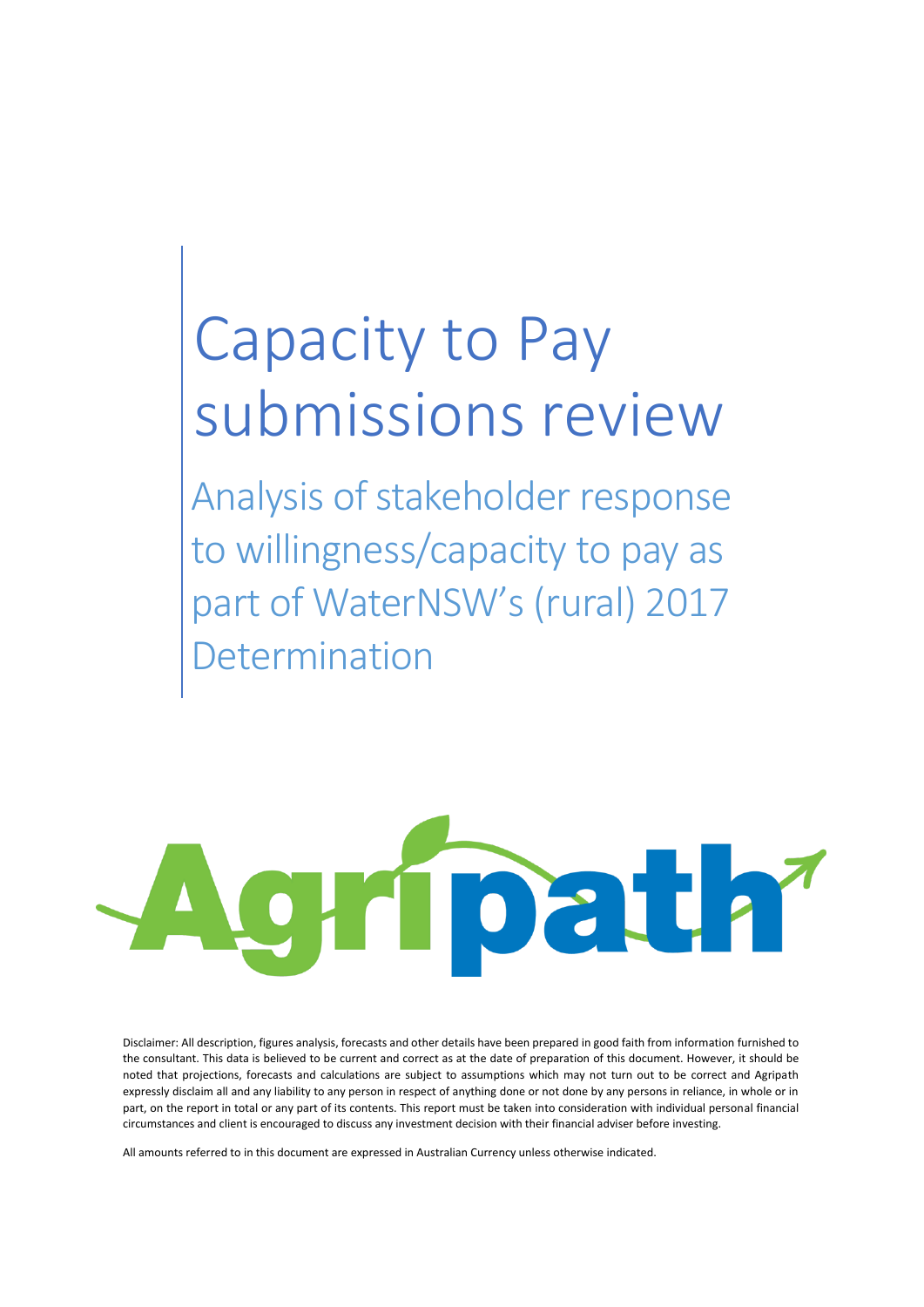# <span id="page-1-0"></span>Executive Summary

Agripath has been engaged to estimate the Willingness to Pay for WaterNSW's Rural Bulk Water Services in the North Coast and South Coast valleys. This information is aimed to be used as part of IPART's Determination of water prices in these areas from 1st July 2017. IPART's Draft Report on the aforementioned issue was released on 14 March 2017, followed by a public hearing and invitations for submissions from stakeholders on the North and South Coasts in particular.

This report is further to the scoping study completed by Agripath and Draft Report released by IPART, addressing the stakeholder submissions relating to capacity or willingness to pay.

Willingness to pay is defined as the readiness of stakeholders to utilise irrigation water, up to a point or range (in dollars per ML of water), above which irrigation is deemed too expensive and use of irrigation water declines in favour of not irrigating.

In definition of the original scope, Agripath and IPART discussed two possible methodologies that could be used to determine the willingness to pay:

- Substitution with alternative feed sources such as bought in hay or silage.
- Determining the point at which a producer "breaks even" from additional use of irrigation.

*Substitution* involves calculating the cost to produce irrigated pasture, per kilogram of dry matter, versus the substitution of grass in the diet, as bought-in feed (e.g. hay or silage).

The *breakeven* point of irrigating would be determined by calculating the marginal revenue, then subtracting the marginal cost, to determine the marginal return of using one megalitre (ML) of water.

After discussion with IPART about the availability of data to complete a marginal return study, the substitution option was decided on as the simpler of the two.

**Agripath acknowledges that the "break even" analysis methodology (ie calculating the point at which Marginal Revenue = Marginal cost) is not only a valid methodology, in comparison to using the simpler "substitution" method employed, it is considered a preferred methodology where sufficient data is available.**

**Agripath considers the data that has been forthcoming under this review process to indeed be reliable and hence Agripath recommends that this "break even" point methodology being used, in preference to the upper limit of Willingness to Pay, previously indicated by Agripath under the "substitution" method.** 

Based on Agripath's study determining the willingness to pay, IPART worked out a capacity to pay with upper (capacity to pay for irrigation water) and lower limits (avoided cost to WaterNSW if not providing the service, close to zero). This has been referred to as the efficient pricing band, and was used to determine draft prices rather than aiming for full cost recovery (FCR). The resulting midpoint of this efficient pricing band has been utilised to set draft usage prices and hence fixed prices.

Several submissions in response to IPART's Draft Report, express an opposition to the upper limit of the Willingness to Pay. Specifically, Toonumbar Water Users Group (TWUG) have outlined an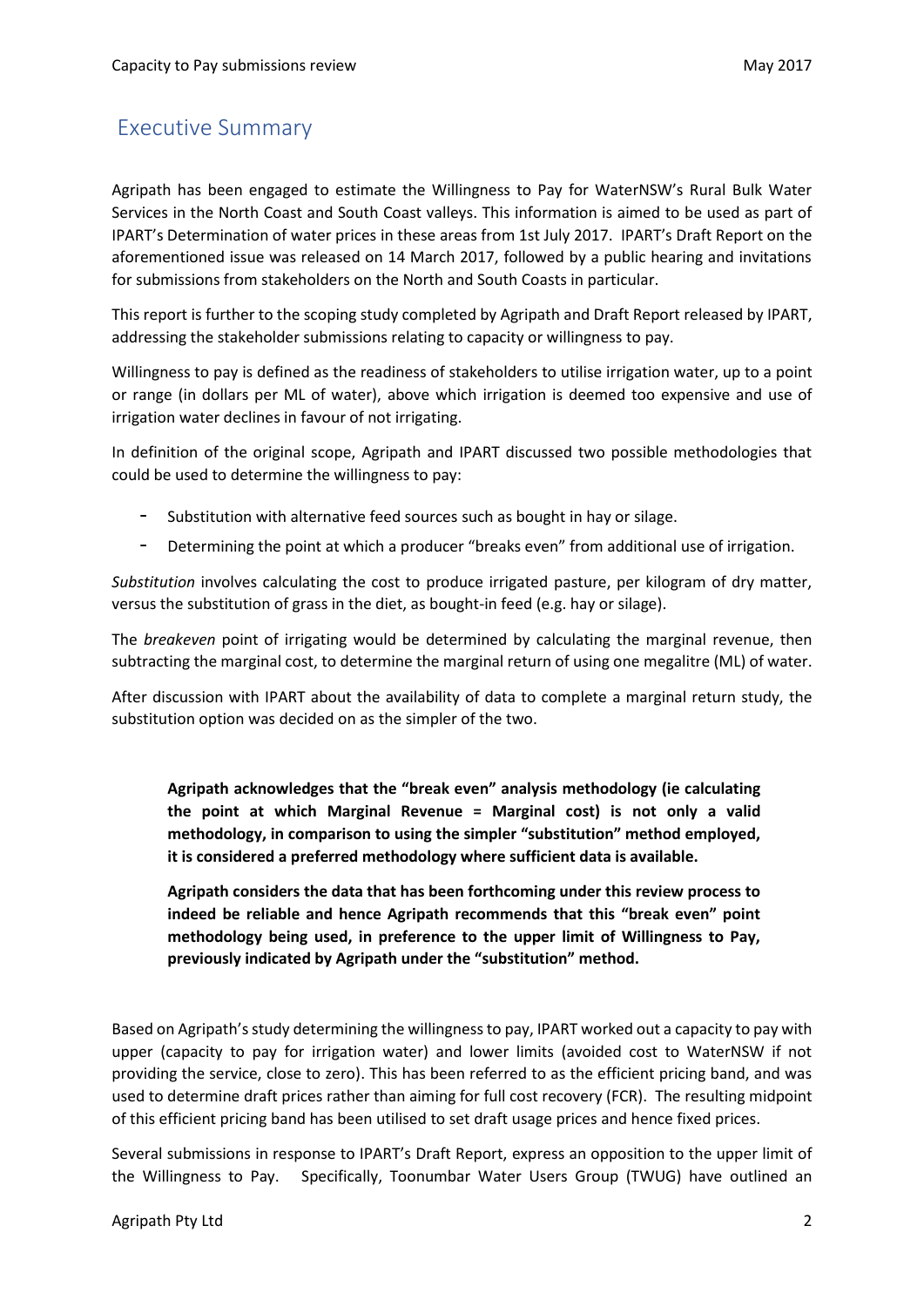alternative methodology to determine the upper limit, based on the breakeven point of irrigating (i.e. marginal return). Richmond Wilson Combined Water Users Association (RWCWUA) have completed their submission in conjunction with Toonumbar Water Users Group.

The submission from TWUG is reasonable, and based on the information provided appears a representation of the marginal return for an average irrigator in the North Coast area. Additionally, Agripath finds IPART's setting of capacity to pay based on a 'reasonably efficient' farm, with an efficient irrigation system, to be above the majority of the irrigators of the relevant valleys.

As outlined in detail in Agripath's original analysis, producers are in fact no longer *willing to pay* for irrigation water, as shown by water usage levels at current pricing. The majority of producers, are reluctant or unable to invest in irrigation infrastructure due to:

- Modest profitability
- Current debt levels and/or
- Uncertainty about the future cost of water

The Marginal Return Analysis completed by the Toonumbar Water User's Group would further explain the low level of water usage in that system.

While there would be individual farms that have efficient irrigation systems, and a high willingness to pay, Agripath is of the opinion that in order to encourage higher use (from both existing and new stakeholders), the upper limit should be set closer to the *typical* irrigator of the valleys.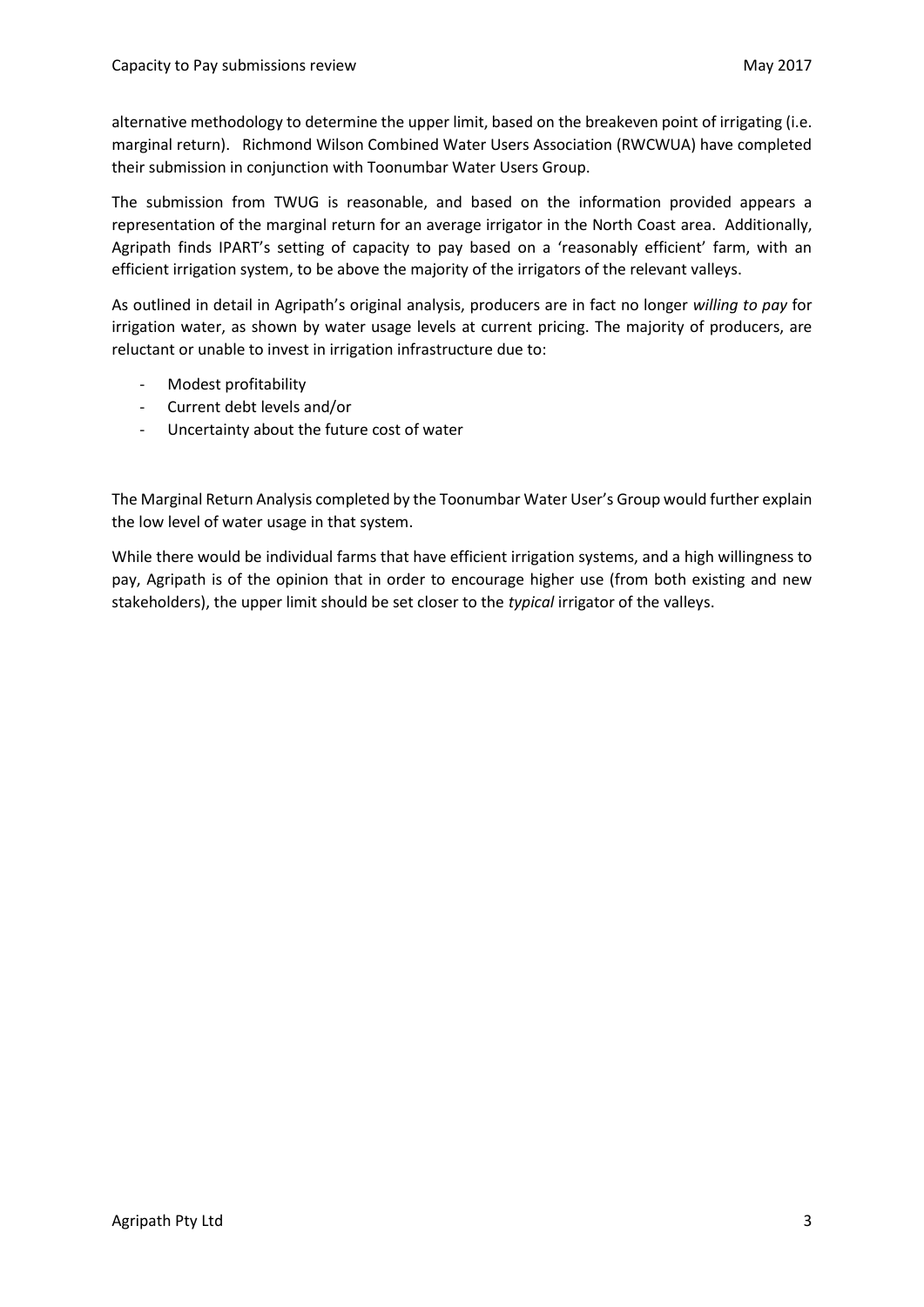# Contents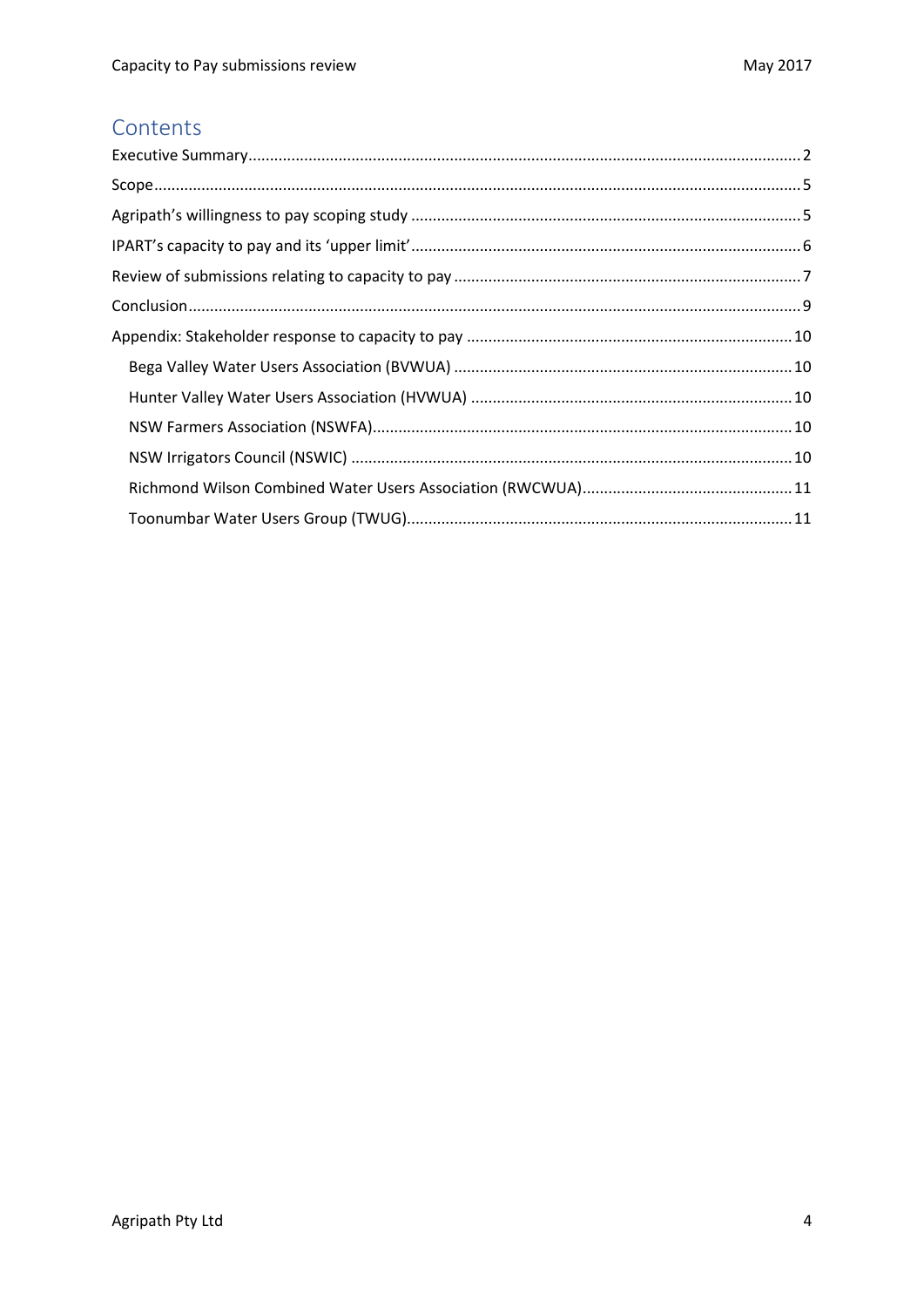## <span id="page-4-0"></span>Scope

The following scope has been set by IPART for this review.

*Task 1:* Review of stakeholder's responses to IPART's draft decisions on setting prices in valleys below full cost recovery, in particular regarding capacity to pay estimates.

Review the arguments raised in submissions to IPART's Draft Report on:

- The level at which the upper limit of the efficient pricing band, i.e. capacity to pay, has been set.
- The use of capacity to pay estimates that are based on the costs that a 'reasonably efficient' farm, with an efficient irrigation system would face.
- How capacity to pay has been calculated.

# <span id="page-4-1"></span>Agripath's willingness to pay scoping study

Agripath's approach was to quantify the cost of irrigated pasture production per kilogram of dry matter (\$/kgDM), and compared this to the cost per kilogram of dry matter of bought-in feed such as hay or silage. **Where these costs of producing home grown feed under irrigation reach parity, with the cost of feeding the herd** *bought-in feed***, this is the point at which the irrigator is no longer** *willing to pay* **for irrigation water.** The dairy farmer is motivated to grow feed under irrigation when irrigating pasture is cheaper in \$/kgDM than bought-in feed.

Agripath's findings suggested at current costs there is only eight cents difference per kilogram of dry matter between the cost of irrigated pasture production and bought-in feed. Other factors in willingness or capacity to pay are reflected in irrigator behaviour, such as a lack of water markets and of low *current and projected* usage of irrigation water on the regulated North Coast and South Coast systems.

These include:

- Individual irrigators do not consistently rely on irrigation, often with long periods of little to no irrigation water being required to grow pasture.
- Due to future viability uncertainty, there is also a lack of investment in irrigation infrastructure which could increase the efficiency of irrigation.

Based on the scenarios provided in the Willingness to Pay scoping study, the theoretical *willingness to pay* ranges from **\$17/ML to \$166/ML**. This range was determined for a *less efficient* irrigator through to an *efficient* irrigator. While the efficient irrigator appears to have a large cushion before capacity to pay is reached, this irrigator is not the average of the coastal valley irrigators. With this in mind, the range indicates the willingness to pay threshold is being approached, and in some cases, will have already been reached at current prices – particularly for the *typical* irrigator, who is already at their capacity to pay at *current prices* (\$70/ML on the North and \$80/ML on the South Coast, at 100% usage).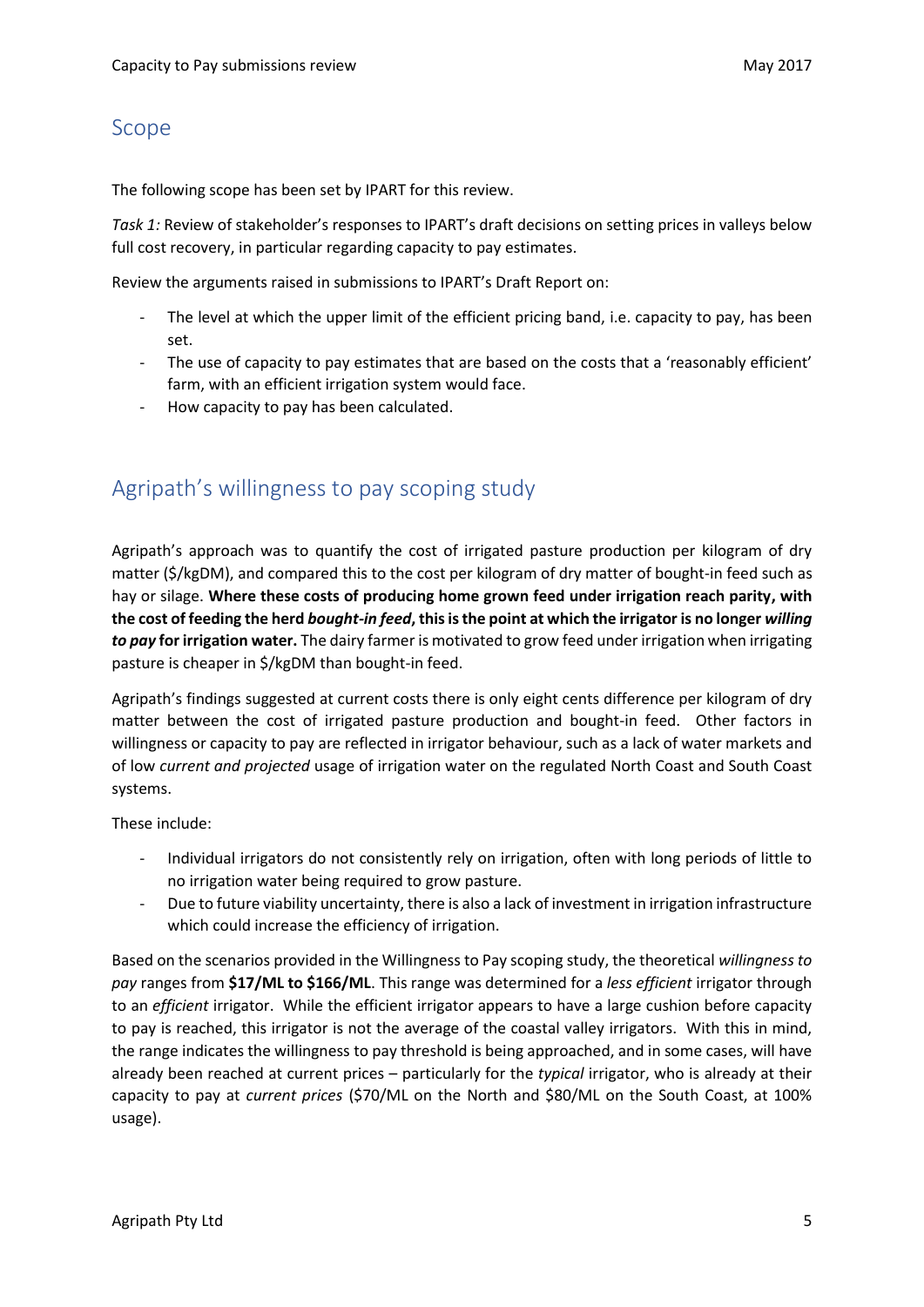Agripath found the perception of irrigators on the North Coast and South Coast being 'priced out' of irrigating to be a relevant concern, and that any future increase in water prices from current levels and current fixed and usage charges, would be expected to lead to decline in overall usage.

The capacity or willingness to pay is influenced by the ability to invest, to have confidence in a payback period on the investment, and confidence in the certainty of water pricing. For example, an irrigator may be weighing up several investments on farm such as:

- 1) new irrigation infrastructure, with a 7-year payback period,
- 2) new feeding facilities with a 7-year payback period,
- 3) or new plant for feeding fodder, with a 6-year payback period.

The rational farm manager will calculate a return on each of these investments and/or an expected payback period for each. The absence of pricing certainty will in turn provide additional uncertainty for this investment, increasing the perceived hurdle rate (return at which the investor is willing to take on the risk).

# <span id="page-5-0"></span>IPART's capacity to pay and its 'upper limit'

In March 2017, IPART released its Draft Report and Draft Determination of WaterNSW's prices to apply from 1 July 2017. In setting prices for the Draft Report, the Tribunal adopted and extrapolated Agripath's estimates of capacity to pay to estimate the upper limit of the efficient pricing band for valleys below full cost recovery (i.e., the North Coast and South Coast valleys), based on the costs a 'reasonably efficient' farm would face.

The upper limit of the efficient pricing band is calculated as between the HS and GS upper limit, and the midpoint between this and the avoided cost (lower limit) is taken as the midpoint of the efficient pricing band, and as such the usage price. This usage price is then utilised along with the pricing formula (i.e. proportion of fixed to usage), to determine fixed price.

For specifics on draft water prices calculated through this method, please refer to IPART's draft report.

IPART's setting of capacity to pay based on a 'reasonably efficient' farm, with an efficient irrigation system is fair for those who fit the description modelled, i.e. those with efficient irrigation systems. Agripath understands most irrigation users in the North Coast and South Coast valleys would not be classed as *efficient*, due mainly to irrigation systems that are older style or lower capital (for example, bike-shift or traveller irrigators), which require more labour and electricity/fuel to irrigate with than more efficient systems such as centre pivots.

In terms of the upper limit, because of the stated differences between a 'reasonably efficient' irrigator and a typical or average irrigator in these coastal valleys, conservatism on setting the upper limit based on an efficient irrigation system would be advised.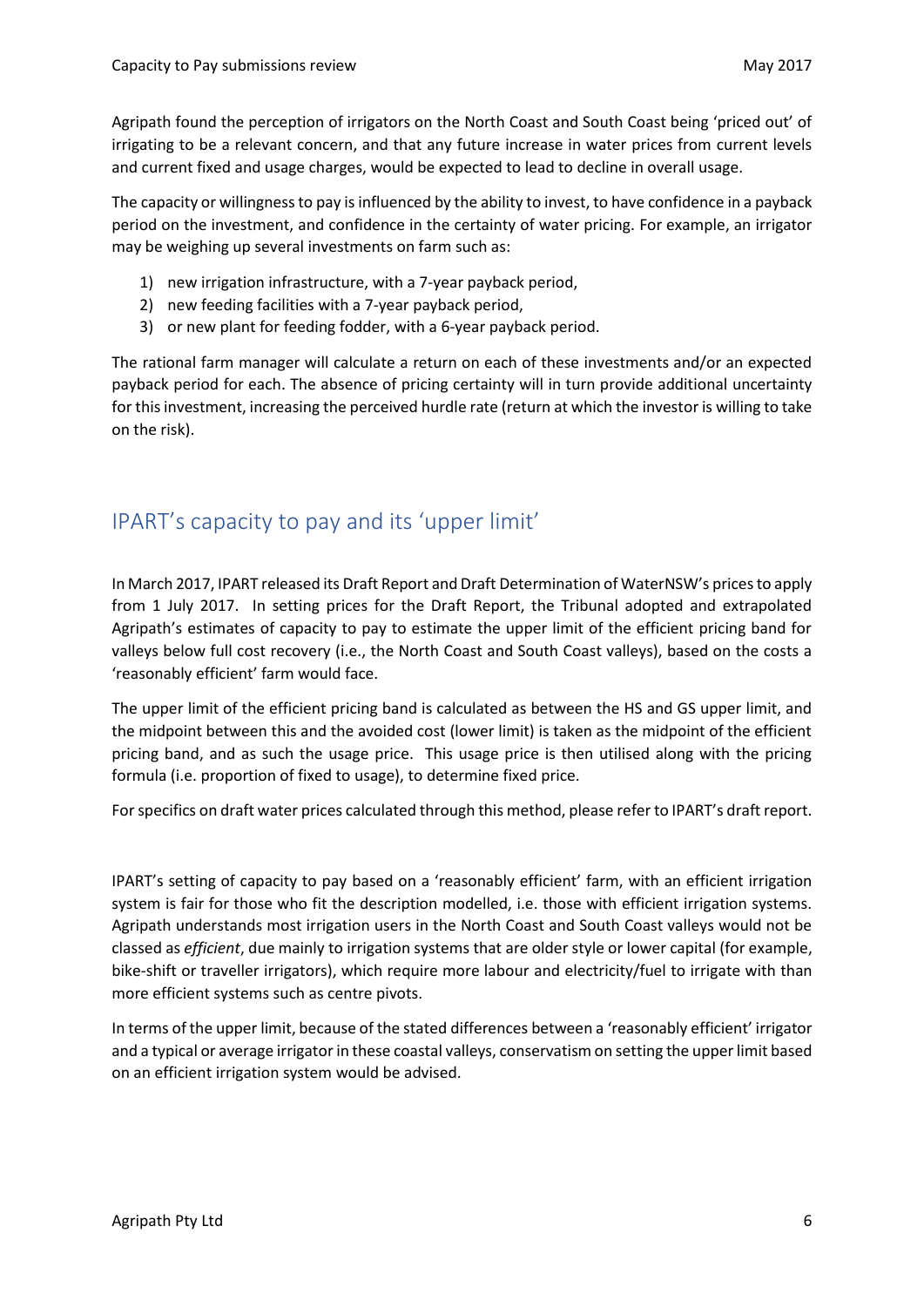# <span id="page-6-0"></span>Review of submissions relating to capacity to pay

Overall submissions regarding the capacity to pay pricing model are a step in the right direction for water pricing in the North Coast and South Coast districts, however serveral are of the opinion that it the upper limit has been set too high. **Anecdotally, current prices appear to be already at the upper limit of capacity to pay as reflected simply in the lack of use of irrigation water and the absence of temporary water trading markets in the North Coast and South Coast.**

The Bega Valley Water Users Association submission reflects this, commenting the believe the upper limit on the South Coast to be closer to \$40/ML and hence the midpoint closer to \$20, relating this to average usage (outside the scope of this review).

Richmond Wilson Combined Water Users Association (RWCWUA) in conjunction with Toonumbar Water Users Group (TWUG) have put forward submissions around the North Coast pricing, regarding fixed and usage prices respectively. The TWUG submission extrapolates data from the 2015-16 Dairy Farm Monitor Project and Agripath findings to calculate a Marginal Return, then estimates the recommended usage using a 'midpoint' approach similar to that of IPART. The calculation of the Marginal Profit (or Marginal Return) is as demonstrated below. The final three rows, in italics, are changed slightly from TWUG's approach in that depreciation has been removed from Agripath's irrigation cost, as in the Dairy Farm Monitor Project depreciation is included in fixed (not variable) costs.

| Marginal Return calculation, with depreciation taken out. |                               |                      |                                                                                                                                                                                                   |  |  |
|-----------------------------------------------------------|-------------------------------|----------------------|---------------------------------------------------------------------------------------------------------------------------------------------------------------------------------------------------|--|--|
| <b>Item</b>                                               | <b>Assumption/Calculation</b> |                      | <b>Source and Notes</b>                                                                                                                                                                           |  |  |
| Water use efficiency                                      | $1ML = 1tDM$                  |                      | <b>IPART Report.</b> Taken as assumption of 'reasonably<br>efficient' irrigator, pg139.                                                                                                           |  |  |
| Feed utilisation to product                               | $1tDM = 75kgMS$               | 144,064kgMS/1,918tDM | Dairy Farm Monitor Project 2015-16, Individual<br><b>Report.</b> Total kg of milk solids produced = 144,064<br>kgMS (pg13). Total feed fed = $1,918$ tDM (pg11).                                  |  |  |
| Income as milk price per kgMS \$7.65/kgMS                 |                               |                      | Dairy Farm Monitor Project 2015-16. Average of<br>North group, pg14.                                                                                                                              |  |  |
| <b>Marginal Revenue</b>                                   | $$7.65 * 75kgMS =$            | \$574/ML             |                                                                                                                                                                                                   |  |  |
| Variable costs not inc irrigation \$4.09/kgMS             |                               |                      | Dairy Farm Monitor Project 2015-16. Average of<br>North group, calculated as Total Variable Costs less<br>Irrigation (as the variable cost in question), pg17.<br>Ranges from \$2.38-\$5.36/kgMS. |  |  |
|                                                           | $*$ 75 $kgMS/tDM =$           | \$307/ML             | Ranges from \$180-\$400/ML.                                                                                                                                                                       |  |  |
| Cost of irrigation                                        | $$0.25 - $0.29/kgDM =$        | \$250 to \$290/ML    | Agripath Report. Cost of production at WUE of<br>1tDM/ML, pg16.                                                                                                                                   |  |  |
| Cost of irrigation less<br>depreciation                   | $$0.23$-$0.27/kgDM =$         | \$230 to \$270/ML    | Agripath workings on depreciation based on<br>'typical irrigator'.                                                                                                                                |  |  |
| <b>Marginal Cost</b> inc irrigation                       | $$307 + $250 =$               | \$557/ML             |                                                                                                                                                                                                   |  |  |
| <b>Marginal Profit</b>                                    | $$574 - $557 =$               | approx \$17/ML       | At current costs.                                                                                                                                                                                 |  |  |

*Table 1: Commentary on the method used by Toonumbar Water Users Group to calculate Marginal Return (and thus capacity to pay).*

#### **These workings suggest that, at current milk prices and costs, there is a nominal marginal return of \$17, which is very close to break even for the user.**

Utilising detail of the calculations provided by TWUG, the following sensitivity around Marginal Cost, using dollars per megalitre, was performed based on the range of variable costs per megalitre for the North group of the Dairy Farm Monitor Project.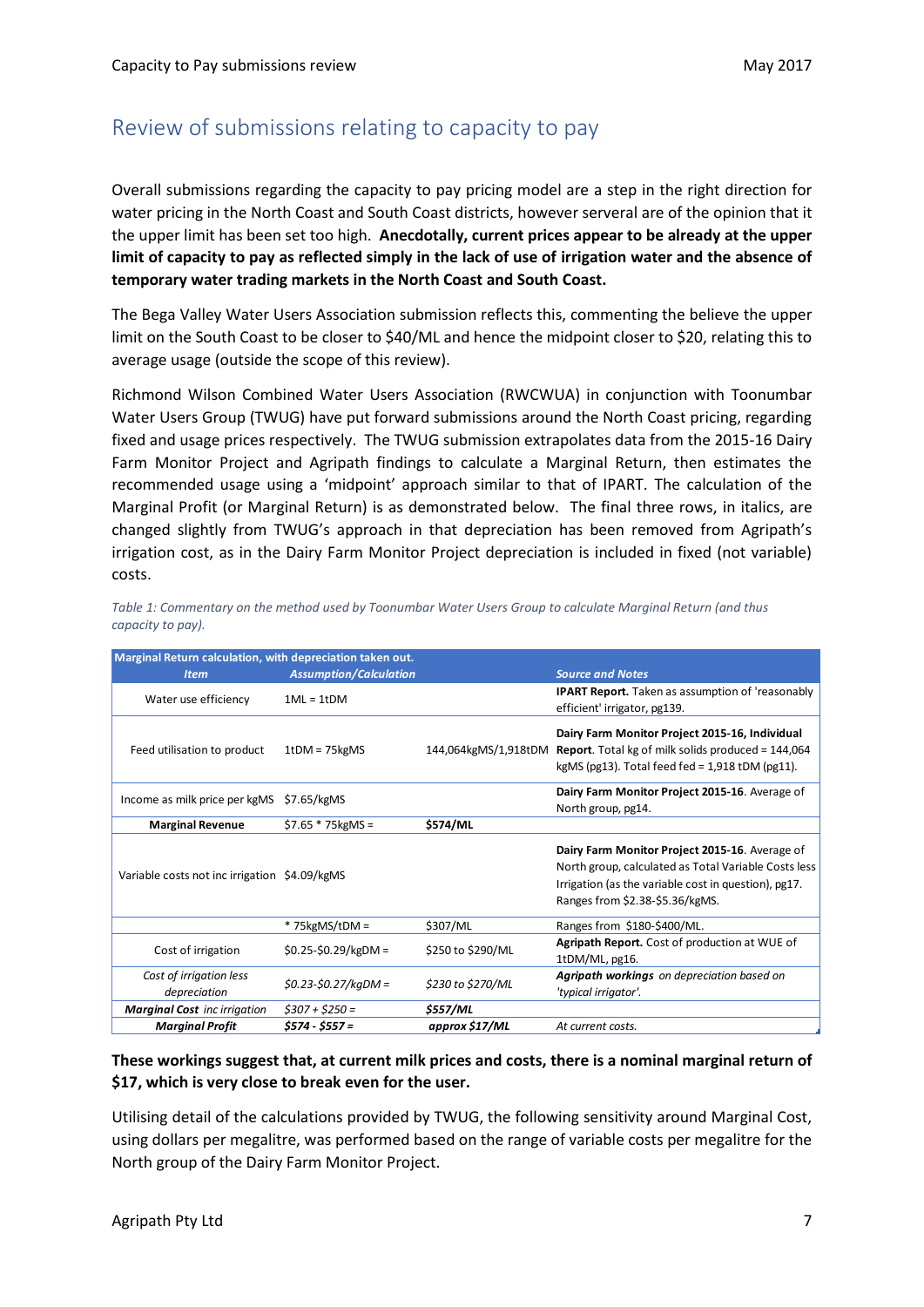| <b>\$/ML Cost</b> |     | <b>Variable cost excluding irrigation</b> |     |     |     |     |
|-------------------|-----|-------------------------------------------|-----|-----|-----|-----|
|                   |     | 200                                       | 250 | 300 | 350 | 400 |
|                   | 230 | 430                                       | 480 | 530 | 580 | 630 |
| <b>Irrigation</b> | 240 | 440                                       | 490 | 540 | 590 | 640 |
| excl.             | 250 | 450                                       | 500 | 550 | 600 | 650 |
| dep'n             | 260 | 460                                       | 510 | 560 | 610 | 660 |
|                   | 270 | 470                                       | 520 | 570 | 620 | 670 |

*Table 2: Sensitivity on range of variable costs (excluding irrigation, Dairy Farm Monitor Project 2015-16), and irrigation costs (excluding depreciation, Agripath Report), in \$/ML.*

The intersection of \$300/ML variable costs (not including irrigation) from Dairy Farm Monitor Project plus the \$250/ML in Irrigation costs from Agripath's report shows the approximate midfield of total variable costs, comparable with TWUG's example above. It must be noted that not all dairies in the Dairy Farm Monitor Project irrigate, and the lower cost do not necessarily correlate with higher profits.

The range of irrigation costs, from 25c to 29 c/kgDM, are modelled on a *typical* irrigator. **The typical irrigator, per Agripath's illustration, is defined as having functional infrastructure that is neither out dated nor the very latest technology.** For example, if an item of irrigation infrastructure investment was purchased for \$50,000, which is depreciated over 10 years, using 200ML/year, it has a depreciation cost per ML used of \$25, or 2.5c/kgDM at 1tDM/ML. As discussed in the initial Agripath Report, most of the irrigation infrastructure in the North Coast and South Coast valleys are older systems, which are more labour intensive and less efficient at irrigating. Agripath also noted that stakeholders indicate there is hesitation to put forward the capital outlay required to upgrade irrigation systems (to centre pivots, for example), due to a lack of certainty around current and future water pricing and markets. The lower capital expenditure and depreciation below reflect this.

With this in mind, and at the request of IPART, Agripath recommends the following parameters be used as a guide to defining the cost of irrigation for a *typical* irrigator, noting there will be a large range amongst irrigators based on their irrigation efficiency, and there is not sufficient data to comment on an individual irrigator.

| Parameter/assumption      | <b>Reasonably efficient irrigator</b><br>(IPART) | <b>Typical irrigator</b><br>(Agripath) |
|---------------------------|--------------------------------------------------|----------------------------------------|
| <b>WUE</b>                | 1000 kgDM/ML                                     | 1000kgDM/ML                            |
| Pasture utilisation       | 67.5%                                            | 67.5%                                  |
| Wastage of bought-in feed | 10%                                              | 10%                                    |
| Electricity               | 560kW/ML ie, \$82.56/ML                          | 560kW/ML ie, \$82.56/ML                |
| Capital Expenditure       | \$60,000                                         | \$50,000                               |
| Asset life                | 10 years                                         | 10 years                               |
| Depreciation              | \$30/ML                                          | \$25/ML                                |
| Labour                    | \$16/ML (1.5ML/hr)                               | \$24/ML (1ML/hr)                       |

*Table 3: IPART's assumptions for a 'reasonably efficient' irrigator and Agripath's assumptions for a more typical irrigator on the North Coast and South Coast.*

Regarding the use of marginal return methodology, the adoption of the average pasture utilisation of 67.5%, from the North Dairy Farm Monitor Project, is thought to be appropriate in calculating a marginal return. This is evidenced anecdotally and supported by Agripath's conversations with stakeholders during the report research, and the resulting estimates for the typical irrigator.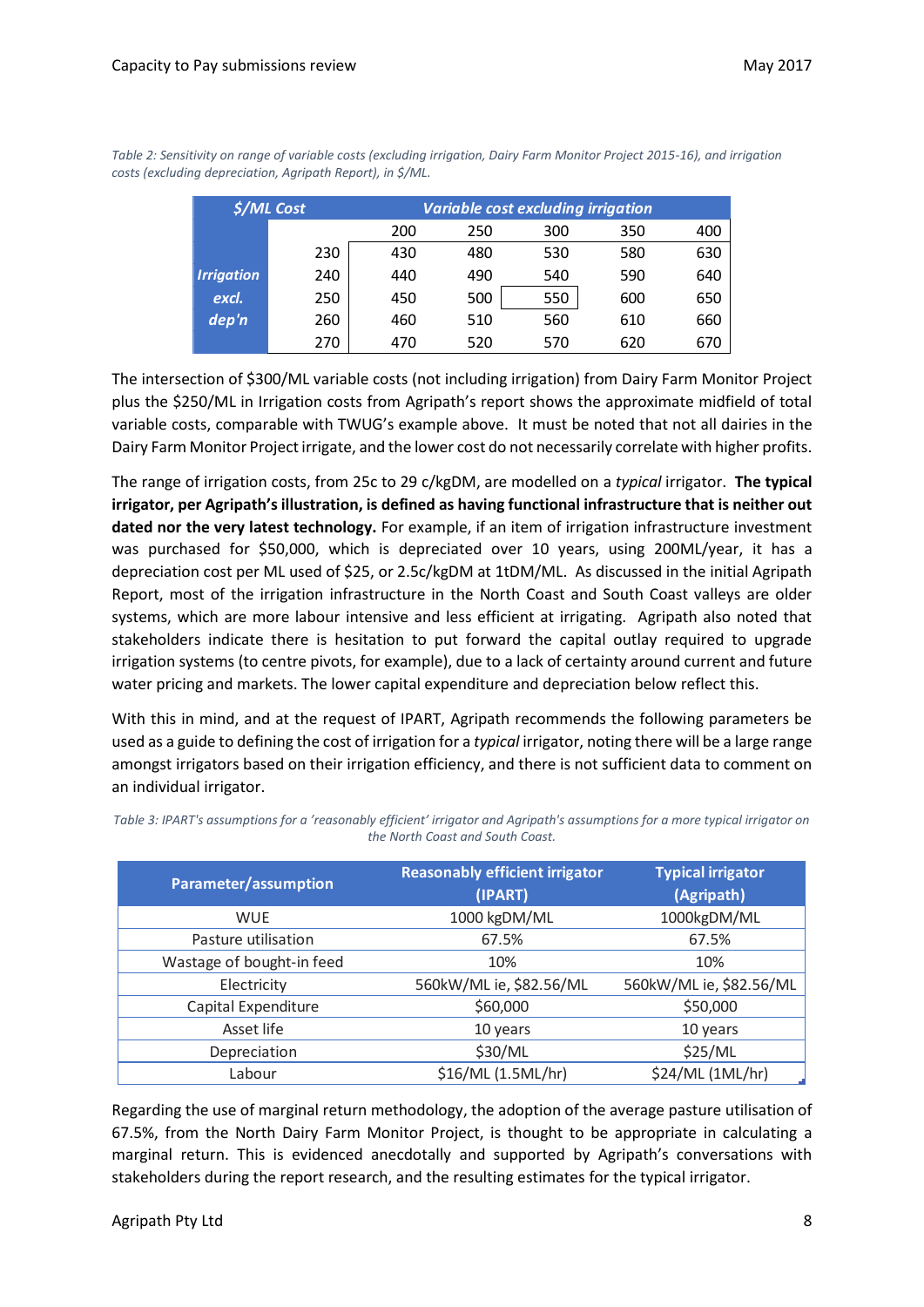Agripath is in favour of utilising the Marginal Return method to estimate capacity to pay for rural bulk water, providing there is quality data to do so. Based on the data provided in submissions and during the Draft Report process, it would appear there is adequate data to model the irrigation decisions of the *typical irrigator* to provide a reasonable reference point to be considered in setting coastal valley water prices. Where the irrigator has knowledge of both marginal revenue and marginal cost, it can be assumed they will use this breakeven point to calculate the point at which they no longer use irrigation water to grow additional livestock fodder.

The data above in turn affects the submission put forward by the Richmond Wilson Combined Water Users Association, in relation to the fixed to usage formula, which is outside the scope of this review.

## <span id="page-8-0"></span>Conclusion

The original two methods discussed between Agripath and IPART, prior to completion of Agripath's 2017 study to determine willingness and capacity to pay for irrigation water, were:

- 1) substitution with alternative feed sources and
- 2) breakeven position as determined by Marginal Return.

Agripath determined the range of willingness to pay was from \$17/ML for a less efficient irrigator up to \$166/ML for a highly efficient irrigator. In response to IPART's draft report release detailing their capacity to pay's upper limit set as for a 'reasonably efficient' farm, with an efficient irrigation system, submissions expressed that the upper limit needs further review. Toonumbar Water Users Group outlined an alternative method to calculate capacity to pay, through Marginal Return (i.e. the breakeven point). The details used by this group to determine that the current prices are approximately at breakeven have been sourced from IPART and Agripath's reports in question, and from the Dairy Farm Monitor Project. The Dairy Farm Monitor Project sources are based on the Northern NSW group average, which (while not all irrigators) is considered a reliable dataset on which to calculate average marginal return. Agripath has slightly adjusted the calculations set out by TWUG by taking depreciation out of the variable irrigation cost.

Agripath recommends that the capacity to pay is based on a *typical* rather than *reasonably efficient* water user in each valley, as most users are less than reasonably efficient based on current data. Agripath also is in favour of the review process using the Marginal Return model alongside or alternatively to the substitution of feed sources method, in circumstances such as this, where there is accurate data to do so.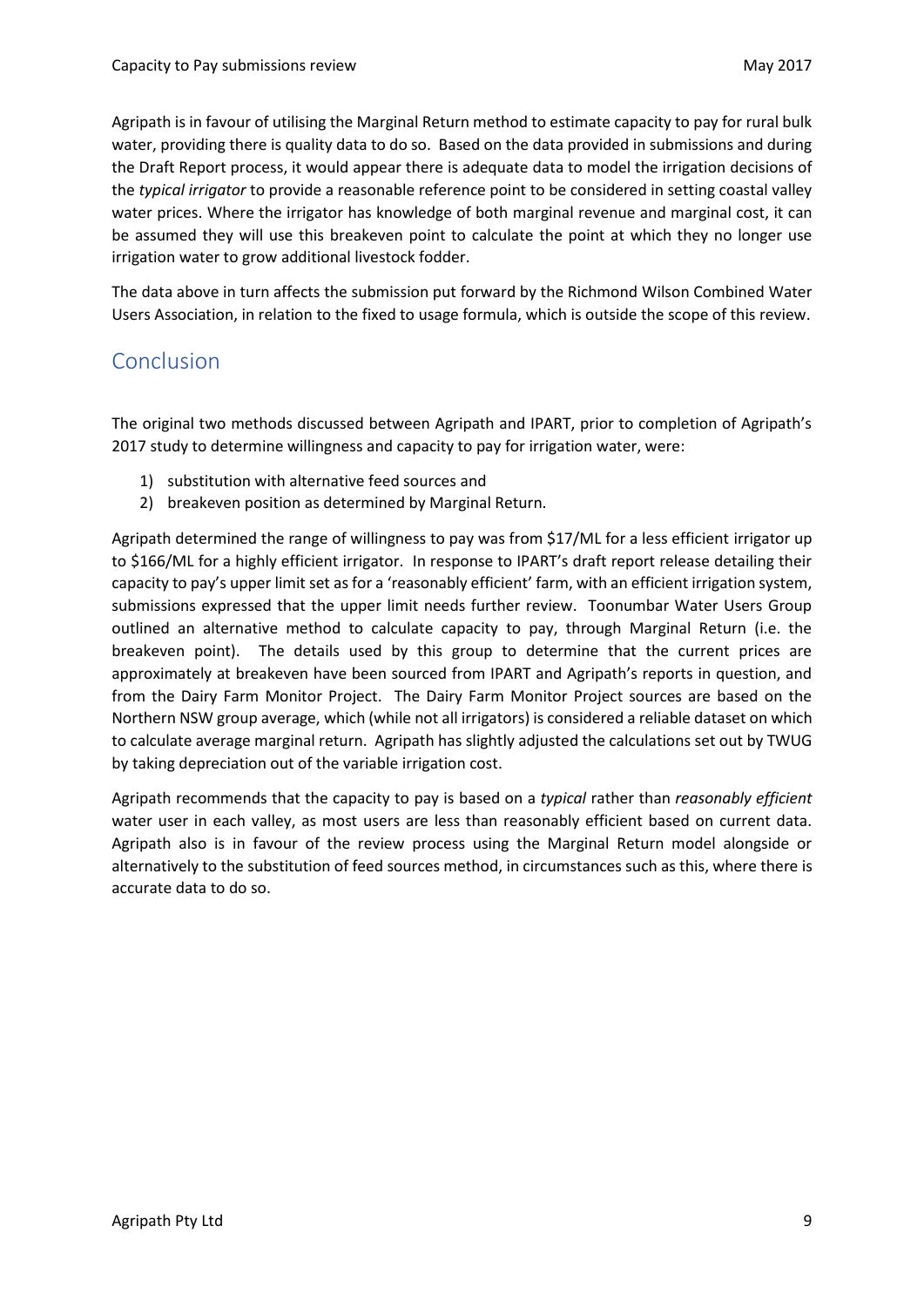## <span id="page-9-0"></span>Appendix: Stakeholder response to capacity to pay

The following stakeholder submissions *referring to capacity to pay* have been reviewed and summarised. For the full documents of these submissions, please go to: [https://www.ipart.nsw.gov.au/Home/Industries/Water/Reviews/Rural-Water/Prices-for-](https://www.ipart.nsw.gov.au/Home/Industries/Water/Reviews/Rural-Water/Prices-for-WaterNSW%e2%80%99s-Rural-Bulk-Water-Services-from-1-July-2017-formerly-State-Water-Corporation?qDh=3)[WaterNSW%e2%80%99s-Rural-Bulk-Water-Services-from-1-July-2017-formerly-State-Water-](https://www.ipart.nsw.gov.au/Home/Industries/Water/Reviews/Rural-Water/Prices-for-WaterNSW%e2%80%99s-Rural-Bulk-Water-Services-from-1-July-2017-formerly-State-Water-Corporation?qDh=3)[Corporation?qDh=3](https://www.ipart.nsw.gov.au/Home/Industries/Water/Reviews/Rural-Water/Prices-for-WaterNSW%e2%80%99s-Rural-Bulk-Water-Services-from-1-July-2017-formerly-State-Water-Corporation?qDh=3)

## <span id="page-9-1"></span>Bega Valley Water Users Association (BVWUA)

- "Believe the 'capacity to pay' upper band limit to be closer to the \$40 mark with the midpoint closer to \$20. This is reflected in the reduction in usage from the previous 2010 determination of 5804ML to the average usage of 3781ML over the last 8 years."
- "Question why the 'capacity to pay' for high security customers set at around \$70, is less than general security customers."
- "If the fixed cost was increased to \$13/ML for general security and \$26ML for high security and the usage was reduced to \$20/ML the revenue generated by entitlement holders based on current usage of 3,781ML would be \$287,468. If as predicted, the halving of the usage price resulted in an increase of usage to the 2010 IPART annual forecast of 5,804ML, the revenue generated would be \$327,928 very close to the \$318,207 currently generated."

#### <span id="page-9-2"></span>Hunter Valley Water Users Association (HVWUA)

- "Support and refer IPART to NSWIC recommendations for Coastal Valley water charges."
- "Frustrated and concerned that IPART is proposing to defer a looming cost crisis in the production of food and fibre in Coastal Valleys for another four years by not revisiting the framework that determines water charges for NSW Coastal Valleys."

## <span id="page-9-3"></span>NSW Farmers Association (NSWFA)

- "Specific concerns include: the inappropriate and bloated regulatory asset base (RAB) in the Peel, North Coast and South Coast valleys, that is increasing usage charges, incentivising users to exit the market, and jeopardising the existence of a functioning water market in the region."
- "Recommend: IPART undertake a review of the viability of the Peel, North and South Coast valleys to more closely align water prices to capacity to pay, recognising the impact of previous price determination in shrinking the user base."
- "Recommends that the NSW Government explicitly abandon the policy imperative for full cost recovery in the North Coast and South Coast valleys."
- Note "these valley water markets are in danger of failure, due to the self-perpetuating problem of increasing water prices that drive users out of these valleys, which in turn increases water prices for remaining users."

## <span id="page-9-4"></span>NSW Irrigators Council (NSWIC)

- "To not fundamentally review the current cost and pricing situation – does nothing to address the current lack of irrigation cost sustainability for the coast."